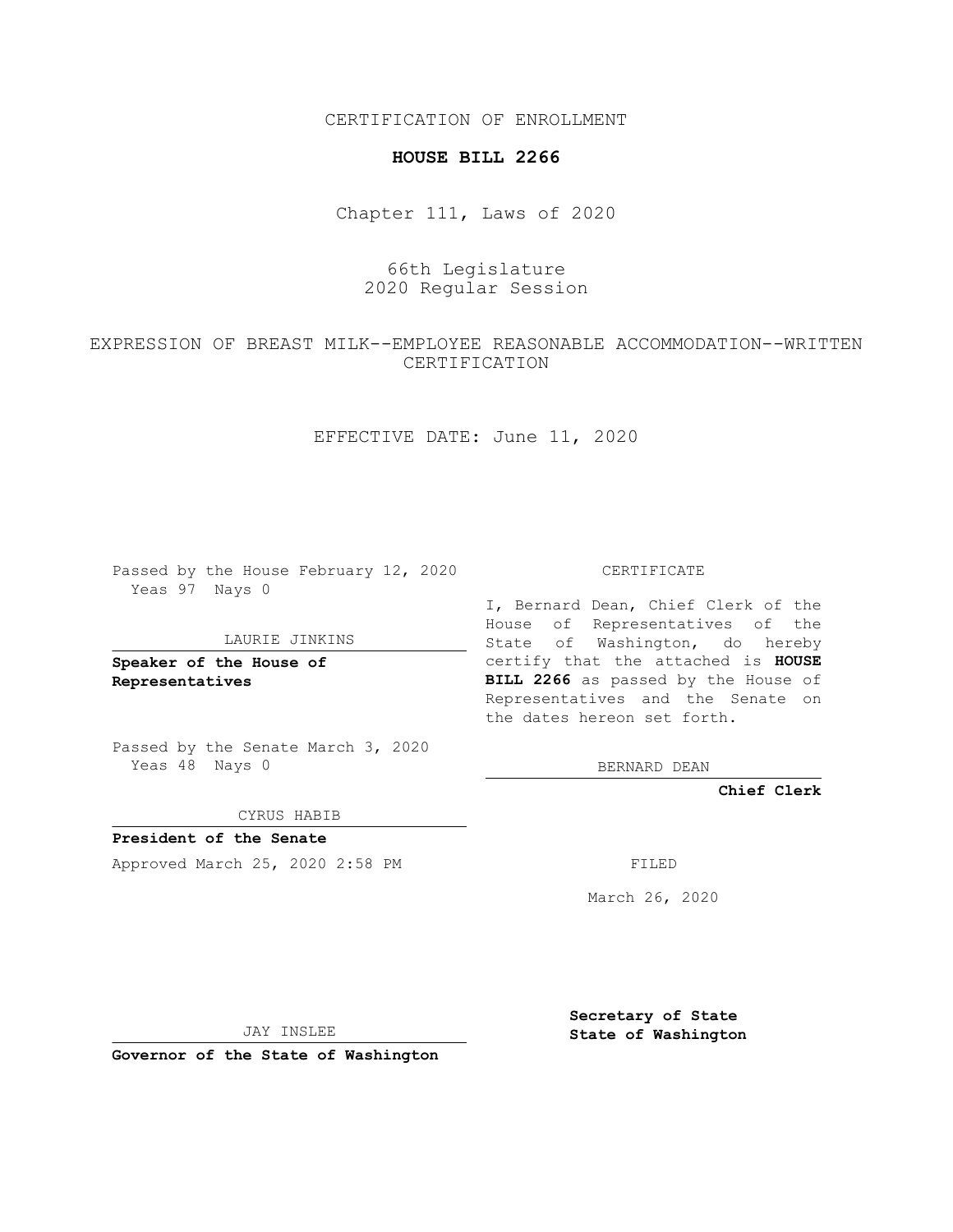### **HOUSE BILL 2266**

Passed Legislature - 2020 Regular Session

## **State of Washington 66th Legislature 2020 Regular Session**

**By** Representatives Doglio, Dolan, Leavitt, Ryu, Tarleton, Appleton, Paul, Ormsby, Sells, Macri, Wylie, Senn, Cody, Kloba, Hudgins, and Pollet

Prefiled 12/23/19. Read first time 01/13/20. Referred to Committee on Labor & Workplace Standards.

1 AN ACT Relating to reasonable accommodation for the expression of 2 breast milk without requiring written certification from a health 3 care professional; and amending RCW 43.10.005.

4 BE IT ENACTED BY THE LEGISLATURE OF THE STATE OF WASHINGTON:

5 **Sec. 1.** RCW 43.10.005 and 2019 c 134 s 1 are each amended to read as follows:6

7 (1) The definitions in this subsection apply throughout this 8 section unless the context clearly requires otherwise.

 (a) "Employer" has the same meaning as and shall be interpreted consistent with how that term is defined in RCW 49.60.040, except that for the purposes of this section only the threshold of employees 12 must be fifteen or more.

13 (b) "Pregnancy" includes the employee's pregnancy and pregnancy-14 related health conditions, including the need to express breast milk.

15 (c) "Reasonable accommodation" means:

16 (i) Providing more frequent, longer, or flexible restroom breaks; 17 (ii) Modifying a no food or drink policy;

18 (iii) Job restructuring, part-time or modified work schedules, 19 reassignment to a vacant position, or acquiring or modifying 20 equipment, devices, or an employee's work station;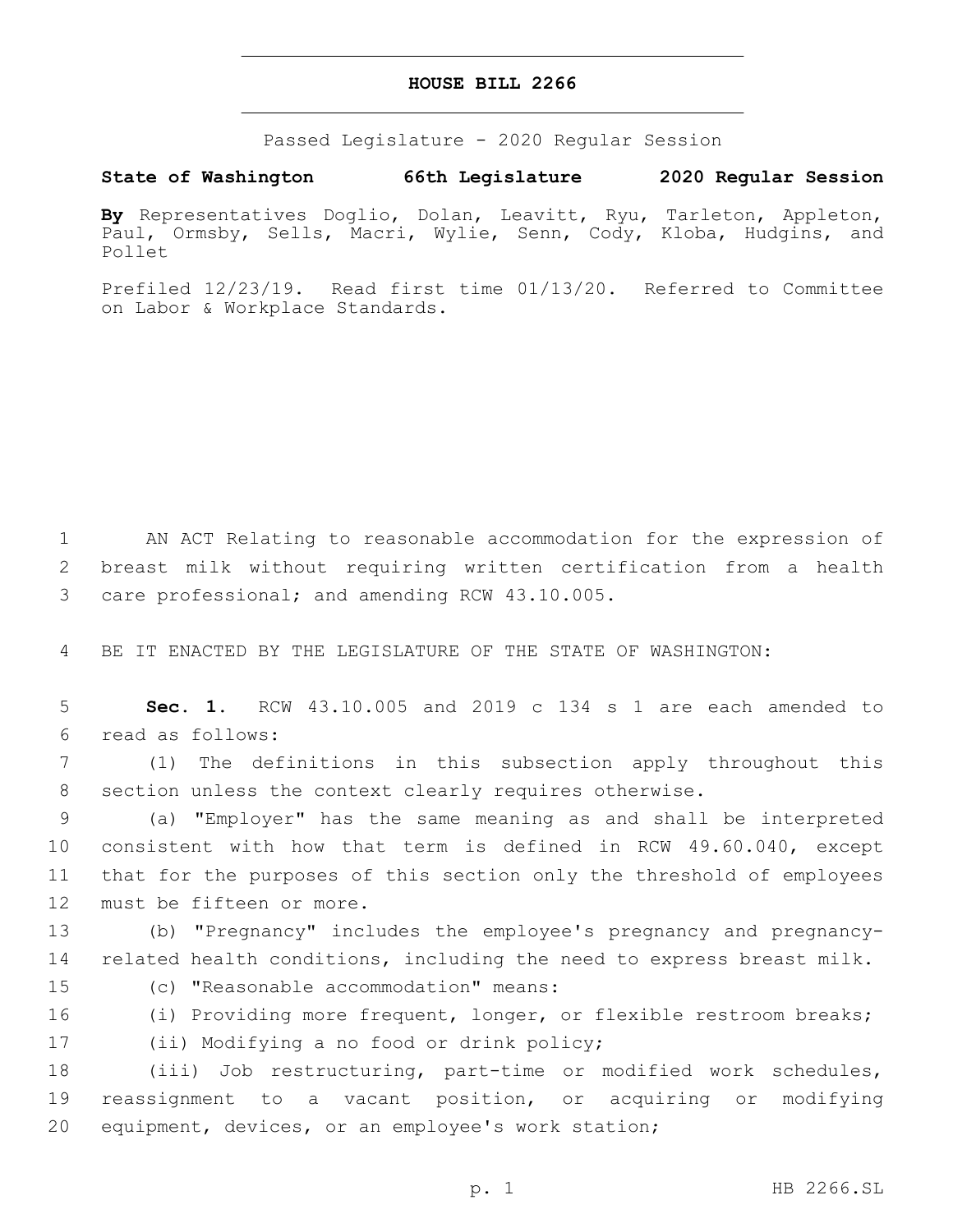(iv) Providing seating or allowing the employee to sit more 2 frequently if her job requires her to stand;

 (v) Providing for a temporary transfer to a less strenuous or 4 less hazardous position;

 (vi) Providing assistance with manual labor and limits on lifting;6

(vii) Scheduling flexibility for prenatal visits;

 (viii) Providing reasonable break time for an employee to express breast milk for two years after the child's birth each time the employee has need to express the milk and providing a private location, other than a bathroom, if such a location exists at the place of business or worksite, which may be used by the employee to express breast milk. If the business location does not have a space for the employee to express milk, the employer shall work with the employee to identify a convenient location and work schedule to 16 accommodate their needs; and

 (ix) Any further pregnancy accommodation an employee may request, and to which an employer must give reasonable consideration in consultation with information provided on pregnancy accommodation by the department of labor and industries or the attending health care 21 provider of the employee.

 (d) "Undue hardship" means an action requiring significant difficulty or expense. An employer may not claim undue hardship for 24 the accommodations under  $(c)$  (i), (ii), and (iv) of this subsection, 25 or for limits on lifting over seventeen pounds.

(2) It is an unfair practice for any employer to:

 (a) Fail or refuse to make reasonable accommodation for an employee for pregnancy, unless the employer can demonstrate that doing so would impose an undue hardship on the employer's program, 30 enterprise, or business;

 (b) Take adverse action against an employee who requests, declines, or uses an accommodation under this section that affects the terms, conditions, or privileges of employment;

 (c) Deny employment opportunities to an otherwise qualified employee if such denial is based on the employer's need to make reasonable accommodation required by this section;

 (d) Require an employee to take leave if another reasonable accommodation can be provided for the employee's pregnancy.

 (3) An employer may request that the employee provide written certification from her treating health care professional regarding